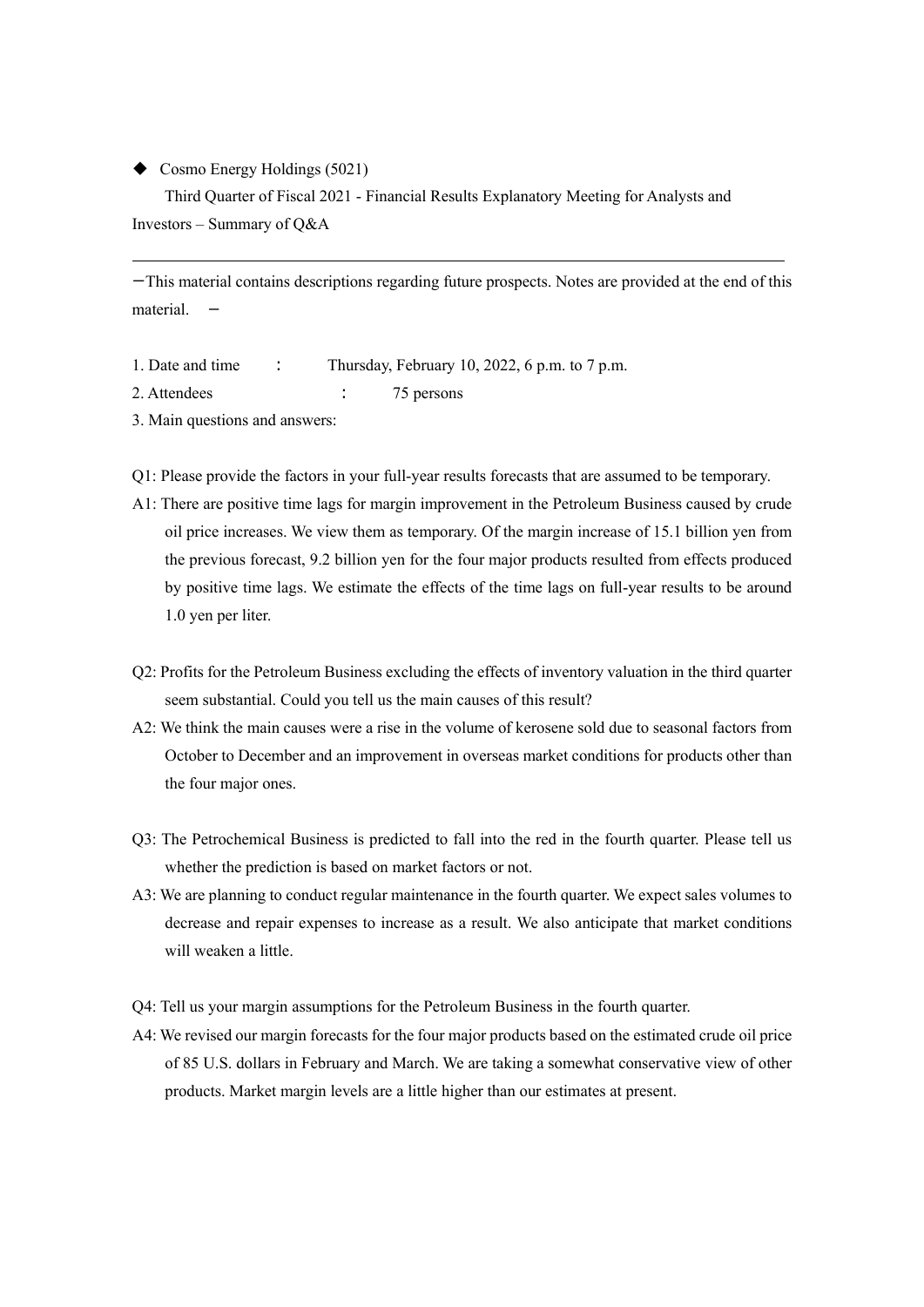- Q5: Tell us specifically how you will review tender strategies for offshore wind power projects in the future. Please also tell us whether or not you have discussed resource redistribution to onshore and offshore projects based on results for the Offshore Yurihonjo-shi Project.
- A5: We are analyzing the contract price in this tender case, including the Offshore Yurihonjo-shi Wind Power Plant, now. We have not learned the details yet. As future strategies, we are considering ideas, including the reduction of construction cost through consortium reconsideration and other initiatives, a review of O&M expenses, and changes in the way green values including those of our customers are reflected in bidding prices. Regarding onshore wind power projects, we will steadily advance our current initiatives, including non-firm connections.
- Q6: I understand you expect to achieve the targets set out in your medium-term management plan ahead of schedule this fiscal year. Tell us if there is a possibility that you will announce the next medium-term plan ahead of schedule.
- A6: We said we expect to achieve the targets one year ahead of schedule, but we think we are still halfway through. There are still many unknowns, including when crude oil prices will drop and how long the effects of COVID-19 will continue. Under those conditions, we have not discussed the possibility of announcing the next medium-term management plan ahead of schedule. However, how to allocate management resources, including their return to shareholders, will be a main focus of our discussions going forward because conditions have been extremely favorable recently.
- Q7: Please tell us the degree to which you have capitalized anticipatory expenses for offshore wind power development. Also, could you say whether or not anticipatory expenses will shrink in the short term in reaction to tender results for the Offshore Yurihonjo-shi Project?
- A7: We cannot offer a specific figure for the capitalization of anticipatory expenses. But their capitalization has not yet reached a large sum. We have not changed our initial forecast for anticipatory expenses in the future because the amount of such expenses for the Offshore Yurihonjo-shi Project was limited, given that we were not the consortium leader and anticipatory expenses for the Offshore Northwest of Aomori Project, in which we act as the consortium leader, will be generated on a full scale from this point on.
- Q8: I assume ordinary profit is around 115 billion yen to 120 billion yen on a realistic basis. Can you describe your earnings strength at the present point?
- A8: Allow us to limit our answer to the Petroleum Business, because crude oil prices substantially affect our results on a consolidated basis. Our ordinary profit is expected to fall by about 15 billion yen in the next fiscal year under the effects of time lags that emerged in the current fiscal